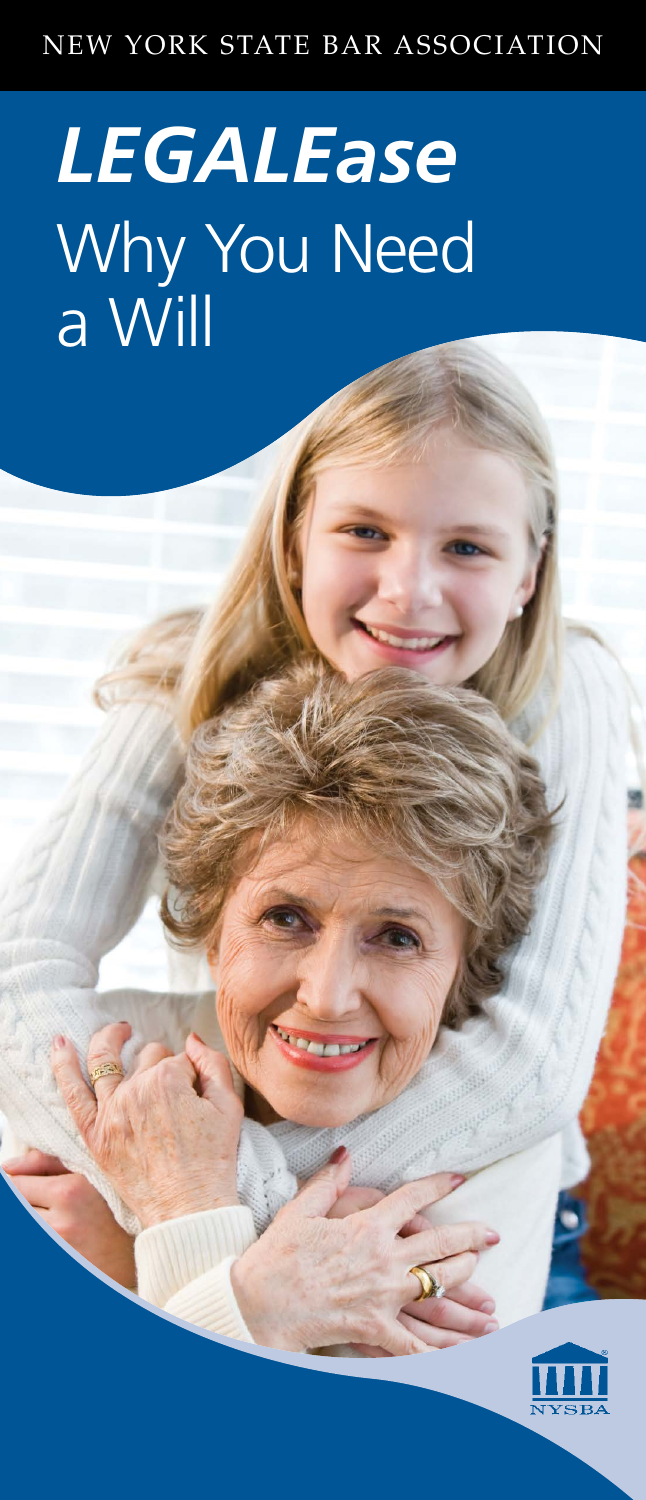# **Why you need a Will**

During life you manage your assets. At death assets that have no named beneficiary or are not owned jointly still need management. A Will appoints a person to continue management ("Executor") and directs distribution of the assets to persons or organizations you named in the document.

Many people think that a Will is only for people who want to set up trusts or save on estate taxes. Those may indeed be important benefits for some people. The primary reasons for making a Will, however, are: (1) to leave your property to those about whom you care in the manner and proportions you choose; (2) to choose the person(s) you want to handle your estate; (3) so that the estate will not have to incur the cost of an administration bond to insure the faithful performance of the person chosen by the Court to administer the estate; and (4) to have any estate taxes which may be due on your estate allocated among your beneficiaries according to your wishes, rather than by statutory rules.

# **If you die without a Will**

The Court becomes involved. When you have not left a Will, the Court will appoint an administrator to collect and distribute assets. The administrator could be a family member or a public official. Such depends on the circumstances of the estate.

Where you leave no Will, New York statutes effectively write a "Will" for you. The statute distributes assets depending on the makeup of your family.

These rules, known as the "Distribution Rules of Intestacy," reflect what the New York State Legislature decided would likely be preferable in most situations. For example, if you are survived by:

• a spouse and descendants: your spouse takes the first \$50,000 and one-half the balance of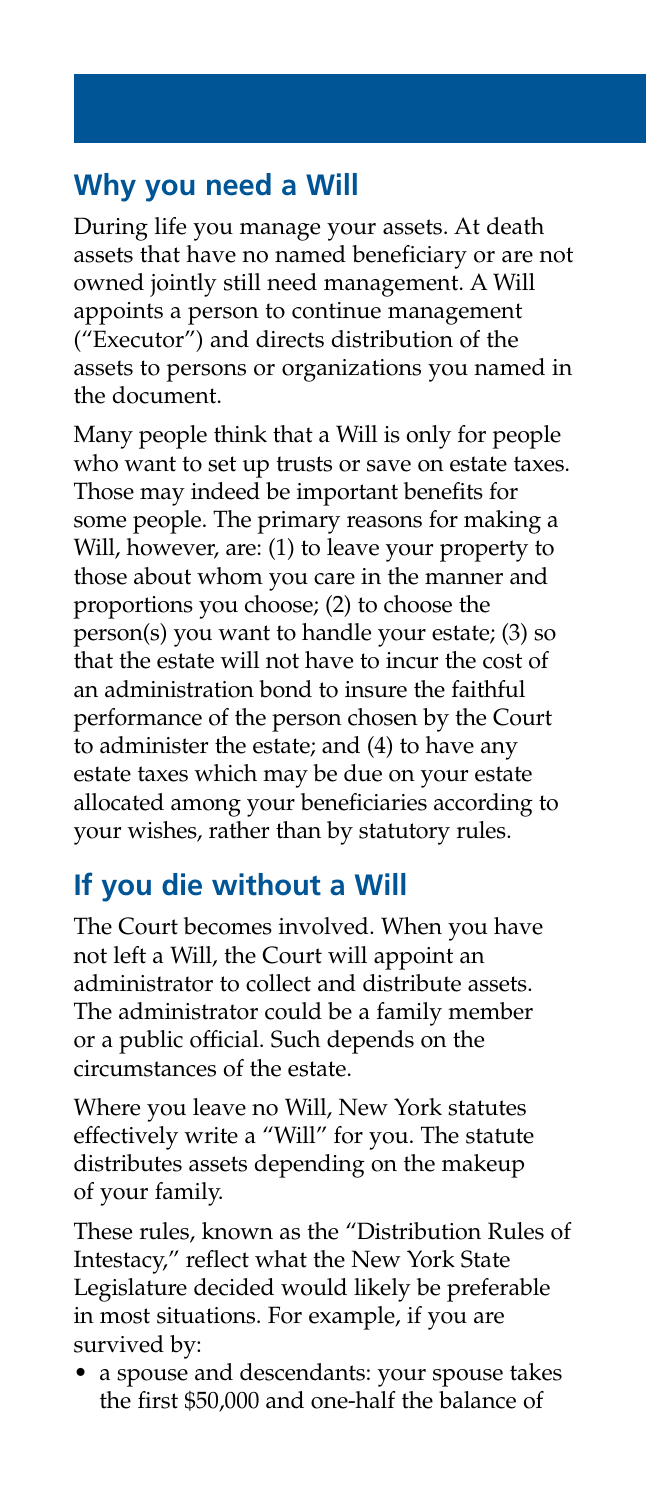## WHY YOU NEED A WILL

the property, and your descendants share the rest;

- a spouse but no descendants: spouse takes all;
- descendants, no spouse: descendants take all;
- a parent or parents, no spouse, no descendants: your parent or parents take all;
- descendants of either parent but none of the closer relatives: the descendants of your parents take all;
- one or more grandparents or their descendants, but none of the closer relatives: half goes to the maternal side and half to the paternal (but not including first cousins once removed);
- where "descendants" include a mix of generations, living children take a full equal share, and the children of predeceased children then divide equally the combined shares of their deceased parents.

This allocation may very well differ from the distribution you desire. A properly drafted Will can enable you to direct the distribution of your assets in accordance with your wishes.

#### **If you die without a Will and leave young children**

If you have young children, it is especially important that you have a Will. If any of your children are under 18 years of age at your death, a court-appointed guardian may be required to manage your minor child's share of your assets. Although the court probably would appoint your spouse as guardian of the property for your minor children, this is not guaranteed. Also, the guardian will likely have to post a bond, the premium of which will be paid from the child's assets. Moreover, if any portion of your assets is needed to pay for your child's education, clothing or living costs, prior approval of the court is necessary. The court also requires guardians to file annual accountings of income and expenses. The cost of preparing and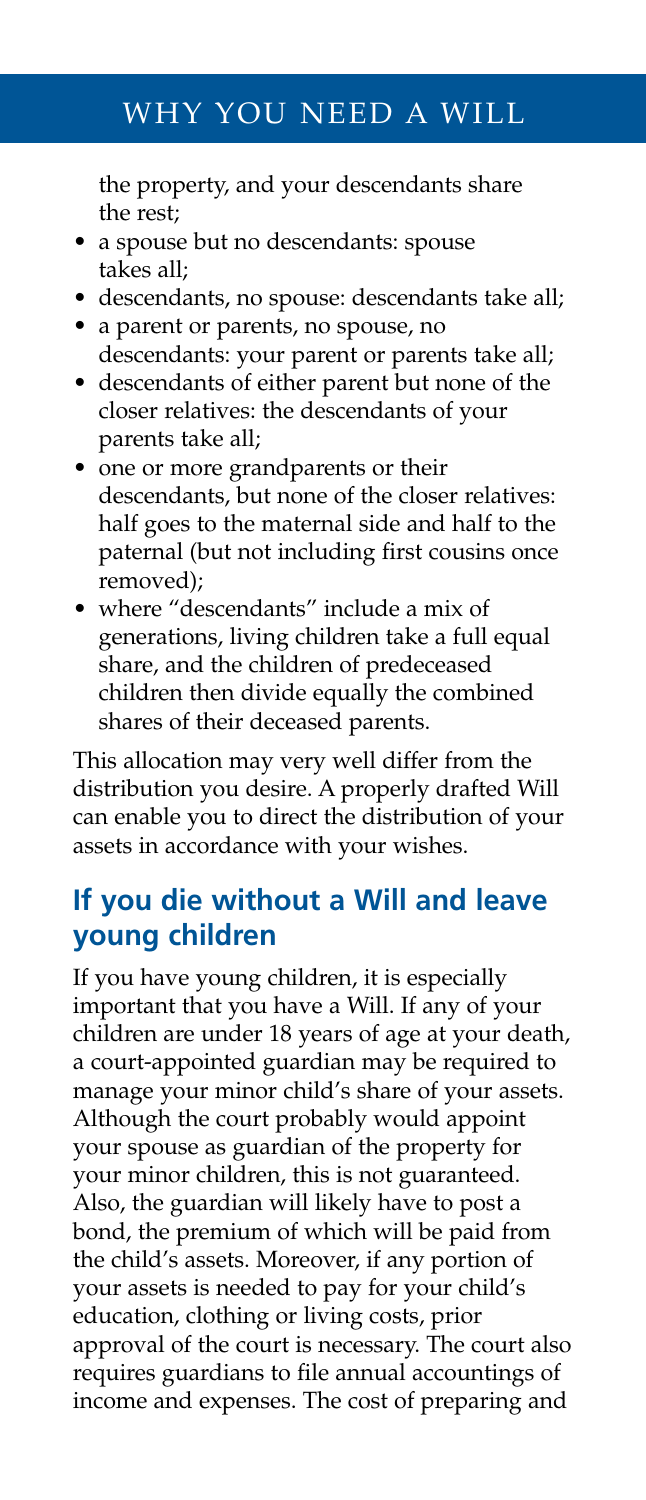filing these accountings will be paid from the child's assets. In addition, the range of investments available for the funds held by the guardian may be limited. Thus, if the guardianship lasts for any length of time, the child's funds may not grow at an acceptable pace. These problems can be avoided with a properly drafted Will.

If you and your spouse die at or about the same time, it is important that you make a provision not only for a guardian of the property of any child under age 18, but also and perhaps more importantly that you name a guardian of the person for each minor child. A guardian of the person is given custody of the child during minority. While the designation in your Will is subject to the review and confirmation by the court, the court will usually give deference to your wishes. Thus, with a properly drafted Will you can provide guidance to the court on whom you desire to be the guardian of your minor children.

#### **A Will determines who will oversee the administration and distribution of your estate assets**

You name as the legal representative(s) ("Executor(s)") of your estate whom you want to administer and distribute your property. An Executor can be a relative, a friend, your lawyer or a bank or trust company that specializes in the handling of estates.

The choice of an Executor is yours **only** if you make a Will. You realize the value of having qualified people help with your affairs during life. Such people are just as valuable after you die.

#### **What is the best way to make a Will?**

How do you go about making a Will? Can you pick up some printed forms and fill them out in your own handwriting? Perhaps you're interested in buying a book that tells you how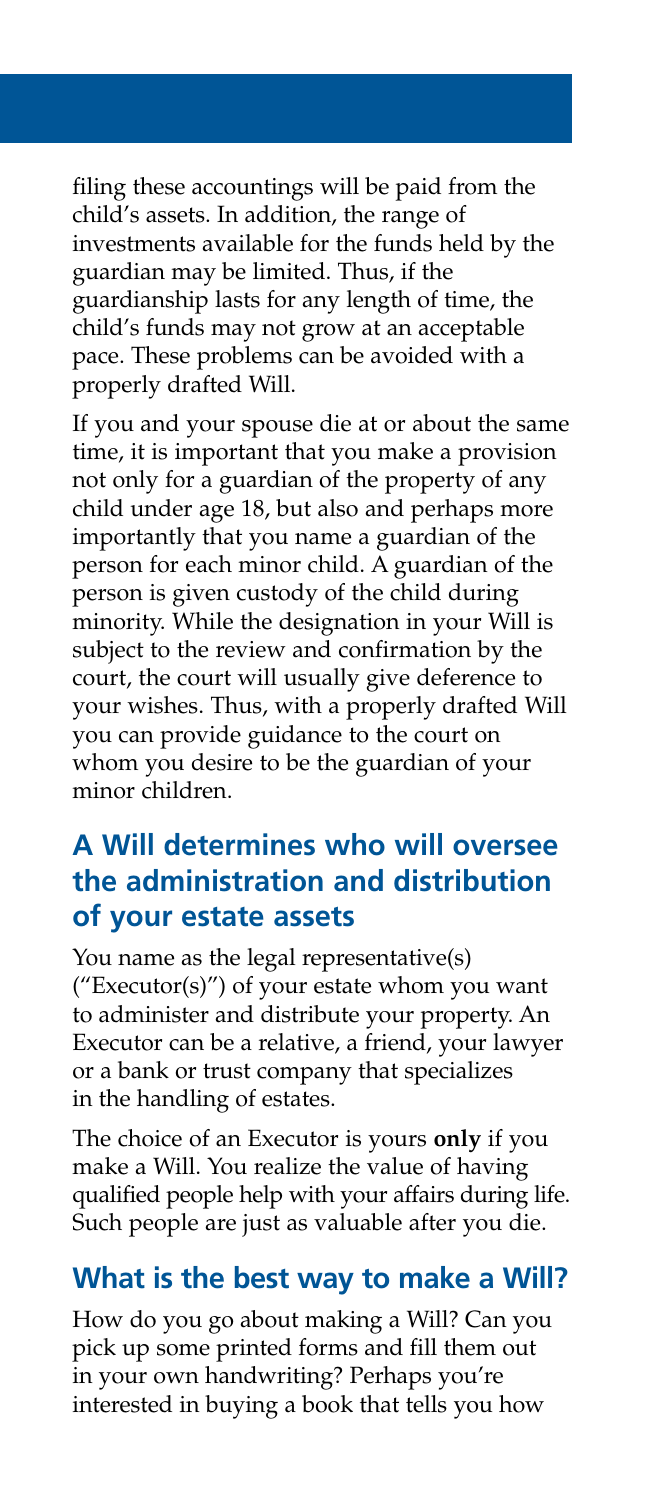to write your own Will. Can you download a form Will from the Internet? These options are all available, but you very well might create a Will that is not the best Will for your personal plan. You might miss an essential element of a comprehensive estate plan or any number of opportunities to maximize the efficient distribution of your assets to your chosen beneficiaries. New York State has rules regarding the execution of the document. If the rules are not followed, you will not have a document which a Court can recognize as your Will. An invalid will can result in your assets being administered under the Distribution Rules of Intestacy summarized above. Securing the professional guidance of an attorney can resolve these issues.

#### **Making the best plan and the best Will takes knowledge and expert advice**

Making the best plan and the best Will takes knowledge and expert advice. For example, do you know that property held jointly with another is not distributed by Will? Or that life insurance is not distributed by Will unless your estate is named as beneficiary? Or that the same can be said of individual retirement accounts, pension plans and other assets? Or that a spouse has a right to a car and many other items, as well as to a large share of your property no matter what your Will may direct? The best estate plan recognizes that your Will is only part of your total plan for the distribution of your property. To create the best Will and estate plan for you, make an appointment with your attorney to discuss preparing your Will as well as your overall estate planning wishes.

## **If you plan properly and have your plan reviewed periodically, you may lower or eliminate the tax burden on your estate and leave more to your beneficiaries**

Before you make a Will, you should also know how estate and income taxes affect you and